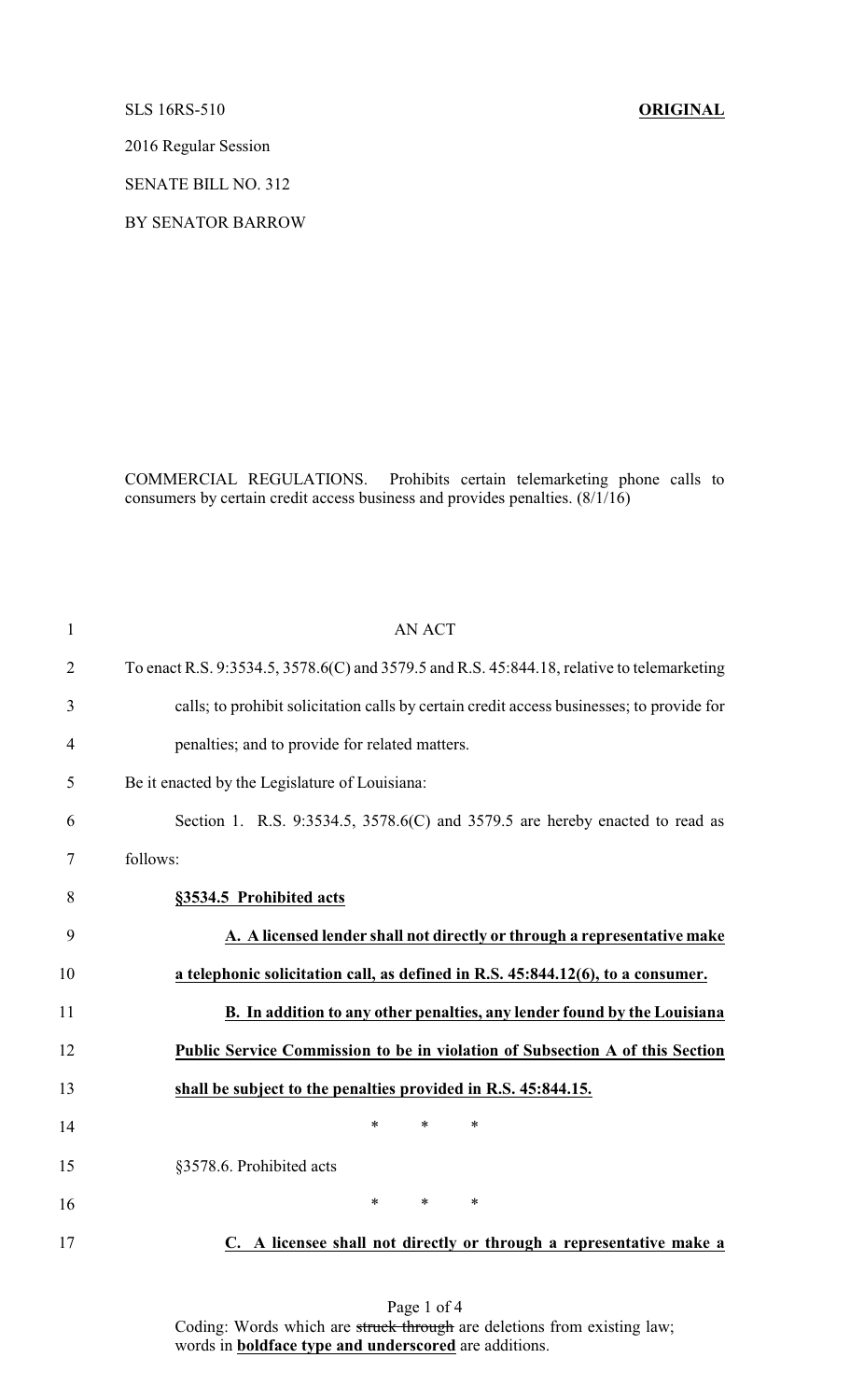| $\mathbf{1}$   | telephonic solicitation call, as defined in R.S. 45:844.12(6), to a consumer. In    |
|----------------|-------------------------------------------------------------------------------------|
| $\overline{2}$ | addition to any other penalties, any licensee found by the Louisiana Public         |
| 3              | Service Commission to be in violation of this Subsection shall be subject to the    |
| 4              | penalties provided in R.S. 45:844.15.                                               |
| 5              | $\ast$<br>$\ast$<br>∗                                                               |
| 6              | §3579.5. Prohibited acts                                                            |
| 7              | A. A lender shall not directly or through a facilitator or other                    |
| 8              | representative make a telephonic solicitation call as defined in R.S. 45:844.12(6), |
| 9              | to a consumer.                                                                      |
| 10             | B. In addition to any other penalties, any lender or facilitator found by           |
| 11             | the Louisiana Public Service Commission to be in violation of Subsection A of       |
| 12             | this Section shall be subject to the penalties provided in R.S. 45:844.15.          |
| 13             | Section 2. R.S. 45:844.18 is hereby enacted to read as follows:                     |
| 14             | §844.18. Prohibited telemarketing calls                                             |
| 15             | A credit access business required to be licensed under the Consumer                 |
| 16             | Credit Law or the Louisiana Deferred Presentment and Small Loan Act or the          |
| 17             | Louisiana Tax Refund Anticipation Loan Act or a representative of such              |
| 18             | business shall not make a telephonic solicitation call, as defined in R.S.          |
| 19             | 45:844.12(6), to a consumer regardless of whether the consumer's name and           |
| 20             | telephone number are on the National Do Not Call Registry.                          |
|                |                                                                                     |

The original instrument and the following digest, which constitutes no part of the legislative instrument, were prepared by Dawn Romero Watson.

DIGEST SB 312 Original 2016 Regular Session Barrow

Proposed law prohibits a credit access business required to be licensed under the Consumer Credit Law or the Louisiana Deferred Presentment and Small Loan Act or the Louisiana Tax Refund Anticipation Loan Act or a representative of such businesses from making a telephonic solicitation call to a consumer regardless of whether the consumer's name and telephone number are on the National Do Not Call Registry.

Present law defines "telephonic solicitation" as any voice or data communication made by a telephonic solicitor to a residential telephonic subscriber for the purpose of encouraging a sale or rental of or investment in property, consumer goods, or services; or for the purpose of encouraging an extension of credit for property, consumer goods, or services; or for the purpose of obtaining information that will or may be used for the direct solicitation of a sale

Page 2 of 4

Coding: Words which are struck through are deletions from existing law; words in **boldface type and underscored** are additions.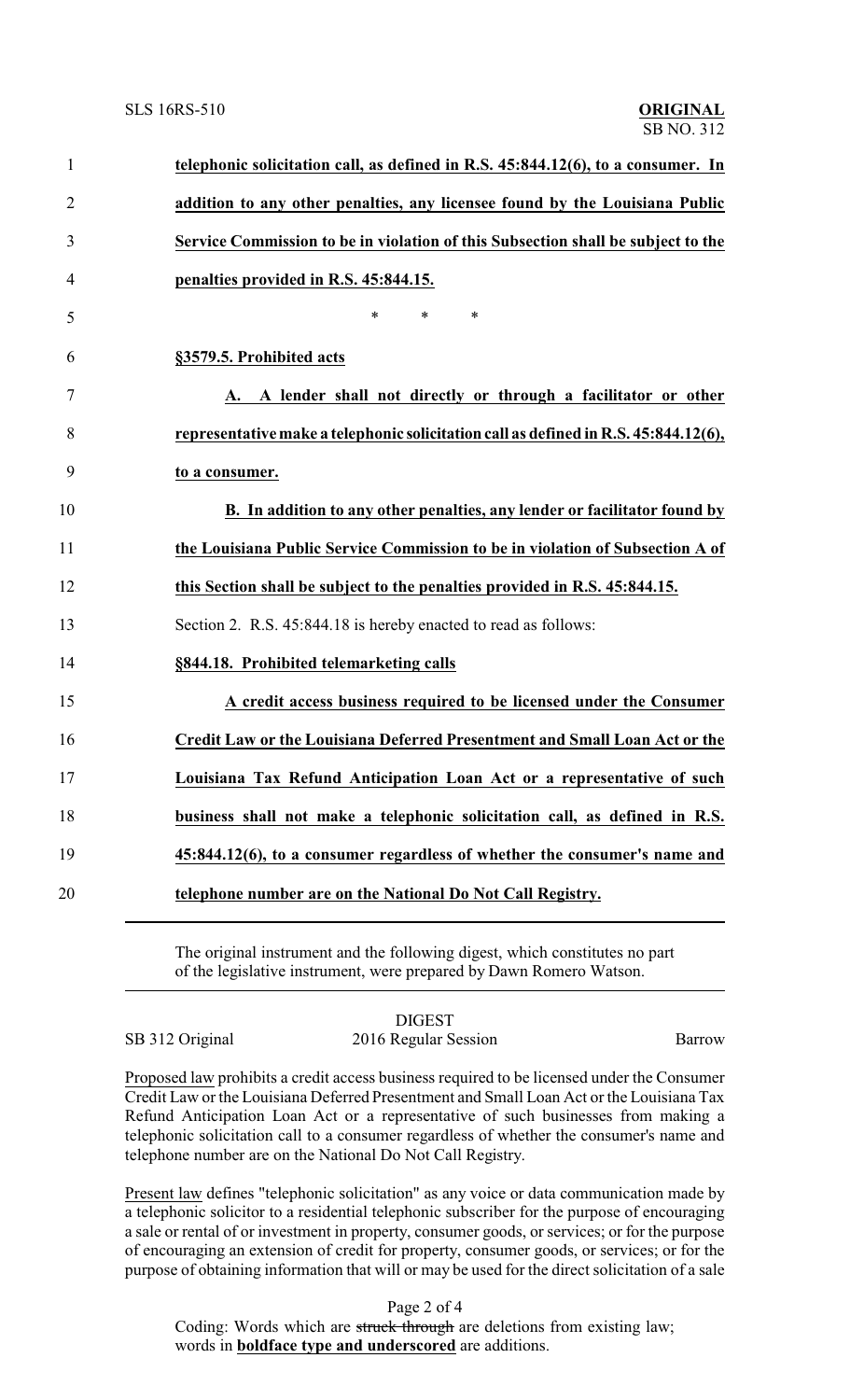or rental of or investment in property, consumer goods, or services or an extension of credit for such purposes; or for the solicitation of a contribution to a charitable organization, but does not include voice or data communications made for any of the following reasons:

- (1) In response to an express request of the person called.
- (2) Primarily in connection with an existing debt or contract, payment or performance of which has not been completed at the time of such call.
- (3) To any person with whom the telephonic solicitor has an existing business relationship, or a prior business relationship that was terminated or lapsed within six months of such call.
- (4) On behalf of an organization which has nonprofit status under the Internal Revenue Code, unless such organization utilizes the services of a paid professional solicitor.
- (5) For the purpose of conducting marketing research, public opinion polling, or similar activities that do not involve telephonic solicitation or selling.
- (6) Political activity.
- (7) By a person or business that conducts automobile sales and does not complete the sales presentation during the telephone solicitation and is made in contemplation of the sales presentation being completed at a later face-to-face meeting between the telephonic solicitor and the person contacted and where the contacted person has previously made purchases from the automobile dealership.
- (8) Without completing or attempting to complete a sale, the sale to be completed only after a face-to-face meeting between the telephonic solicitor and the person called at the telephonic solicitor's primary place of business or at another location selected by the purchaser.
- (9) For the purpose of follow-up or periodic wellness care when the call is made to the patient by the patient's optometrist, dentist, or chiropractic physician, or an agent thereof.
- (10) For the purpose of follow-up or periodic wellness care when the call is made to the client by the client's veterinarian or an agent thereof.
- (11) On behalf of an organization which has nonprofit status under Section  $501(c)(5)$  of the Internal Revenue Code and is composed entirely of public safety personnel, the majority of whom are state residents calling from a location within the state.

Present law provides for enforcement of the Louisiana Telephone Solicitation Relief Act of 2001 by the Louisiana Public Service Commission (PSC) and provides that after investigation, notice and hearing, PSC may impose a penalty for a violation of present law of:

- (1) An administrative penalty against the telephonic solicitor not to exceed \$1,500 for each violation.
- (2) If the violation is committed against a residential telephonic subscriber over the age of 65, a penalty not to exceed \$3,000 for each violation.

Present law provides that any telephonic solicitor found by the PSC to be in violation of present law, who refuses to pay the fine assessed, shall after notice and hearing, be assessed additional costs and reasonable attorney fees related to the collection of the fine.

Page 3 of 4 Coding: Words which are struck through are deletions from existing law; words in **boldface type and underscored** are additions.